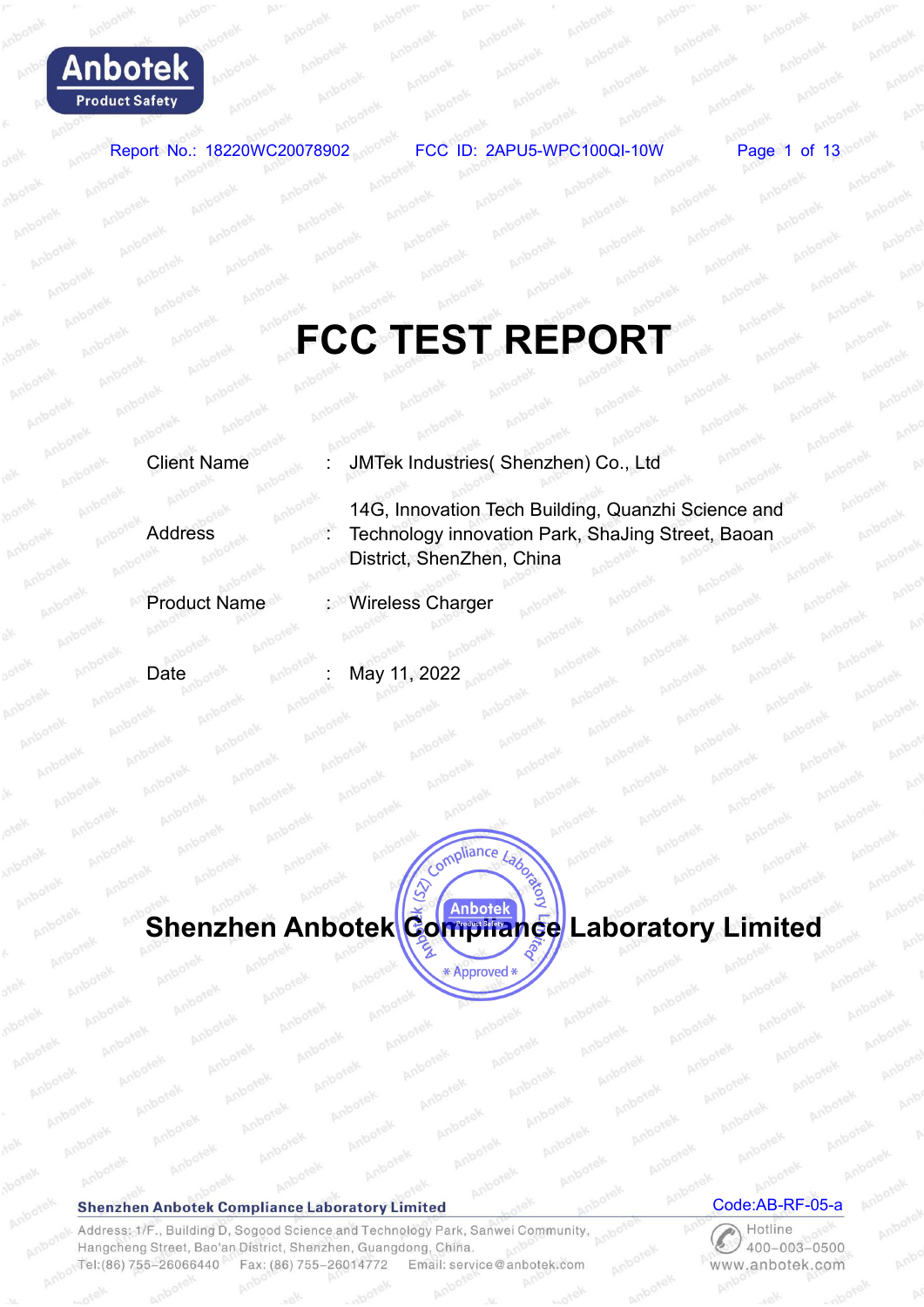![](_page_1_Picture_0.jpeg)

Report No.: 18220WC20078902 FCC ID: 2APU5-WPC100QI-10W Page 2 of 13

# **Contents**

| 1. General Information                                                                                                                                                                                                        |  |
|-------------------------------------------------------------------------------------------------------------------------------------------------------------------------------------------------------------------------------|--|
|                                                                                                                                                                                                                               |  |
|                                                                                                                                                                                                                               |  |
|                                                                                                                                                                                                                               |  |
|                                                                                                                                                                                                                               |  |
|                                                                                                                                                                                                                               |  |
|                                                                                                                                                                                                                               |  |
|                                                                                                                                                                                                                               |  |
|                                                                                                                                                                                                                               |  |
|                                                                                                                                                                                                                               |  |
| 2.3. Test Procedure borrows and the particle and proposition and the contract of the contract of the contract of the contract of the contract of the contract of the contract of the contract of the contract of the contract |  |
|                                                                                                                                                                                                                               |  |
| APPENDIX I -- TEST SETUP PHOTOGRAPH                                                                                                                                                                                           |  |
|                                                                                                                                                                                                                               |  |

#### **Shenzhen Anbotek Compliance Laboratory Limited**

Address: 1/F., Building D, Sogood Science and Technology Park, Sanwei Community, Hangcheng Street, Bao'an District, Shenzhen, Guangdong, China. Tel: (86) 755-26066440 Fax: (86) 755-26014772 Email: service@anbotek.com

#### Code:AB-RF-05-a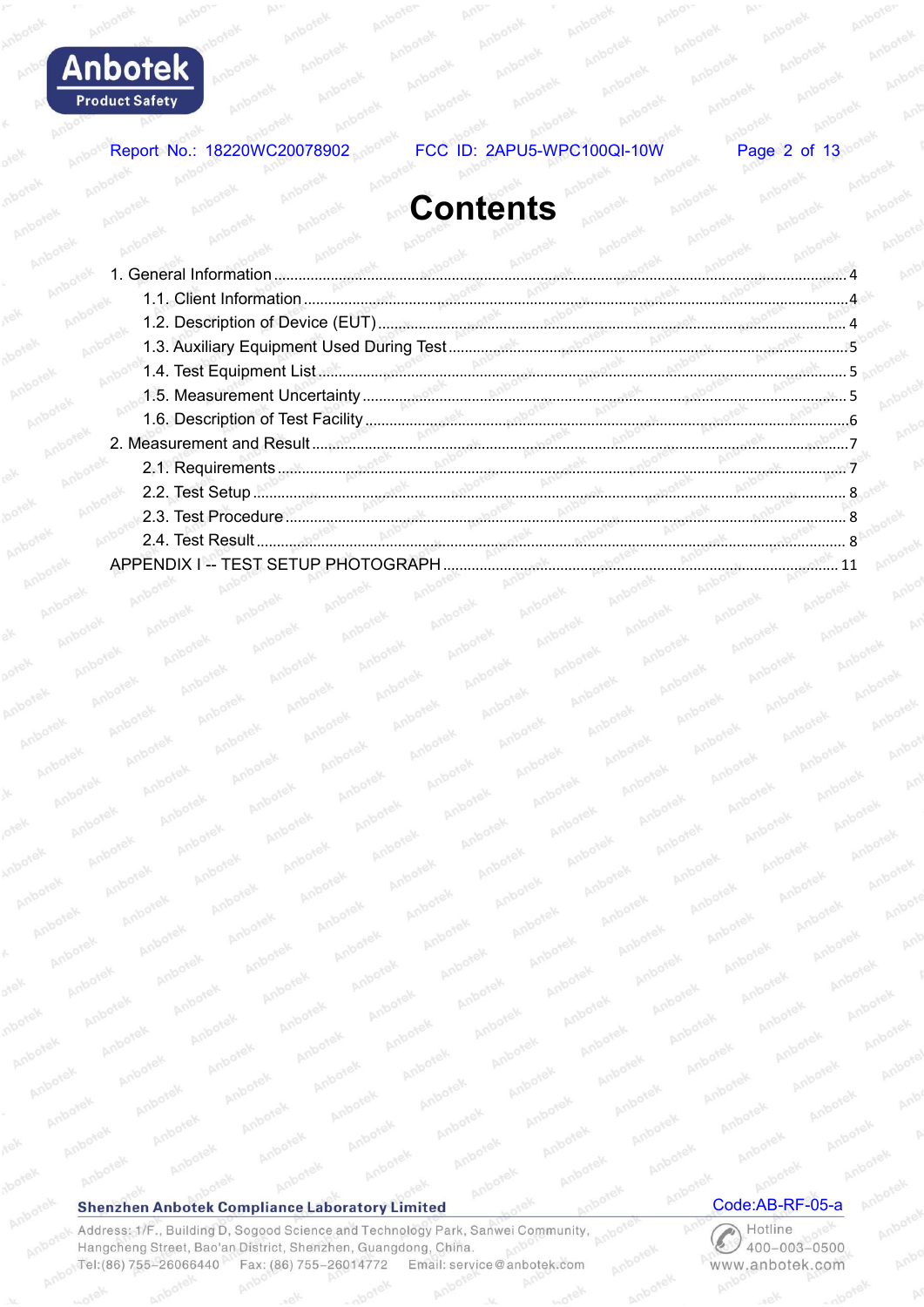![](_page_2_Picture_0.jpeg)

Report No.: 18220WC20078902 FCC ID: 2APU5-WPC100QI-10W Page 3 of 13

# TEST REPORT

| Applicant               | JMTek Industries(Shenzhen) Co., Ltd                                    |
|-------------------------|------------------------------------------------------------------------|
| Manufacturer            | JMTek Industries(Shenzhen) Co., Ltd                                    |
| <b>Product Name</b>     | <b>Wireless Charger</b>                                                |
| Model No.               | WPC200 Qi, WPC100 Qi, WPC300 Qi, WPC400 Qi                             |
| <b>Trade Mark</b>       | N.A.                                                                   |
| Rating(s)               | Input: DC 5V/2A, 9V/2A<br>Wireless Output: DC 5V/1A 5W, DC 9V/1.1A 10W |
| <b>Test Standard(s)</b> | FCC Part 1.1310, 1.1307(b)                                             |
| <b>Test Method(s)</b>   | KDB680106 D01 RF Exposure Wireless Charging Apps v03                   |

The device described above is tested by Shenzhen Anbotek Compliance Laboratory Limited to determine the maximum emission levels emanating from the device and the severe levels of the device can endure and its performance criterion. The measurement results are contained in this test report and Shenzhen Anbotek Compliance Laboratory Limited is assumed full of responsibility for the accuracy and completeness of these measurements. Also, this report shows that the EUT (Equipment Under Test) is technically compliant with the FCC Part 1.1307 & KDB680106 D01 requirements. This report applies to above tested sample only and shall not be reproduced in part without written approval of Shenzhen Anbotek Compliance Laboratory Limited.

Date of Receipt Apr Apr. 14, 2022

Prepared By

Date of Test Apr. 14~22, 2022

Nian xiu Chen

(Nianxiu Chen)

(Kingkong Jin)

#### **Shenzhen Anbotek Compliance Laboratory Limited**

Approved & Authorized Signer

Address: 1/F., Building D, Sogood Science and Technology Park, Sanwei Community Hangcheng Street, Bao'an District, Shenzhen, Guangdong, China. Tel: (86) 755-26066440 Fax: (86) 755-26014772 Email: service@anbotek.com

#### Code:AB-RF-05-a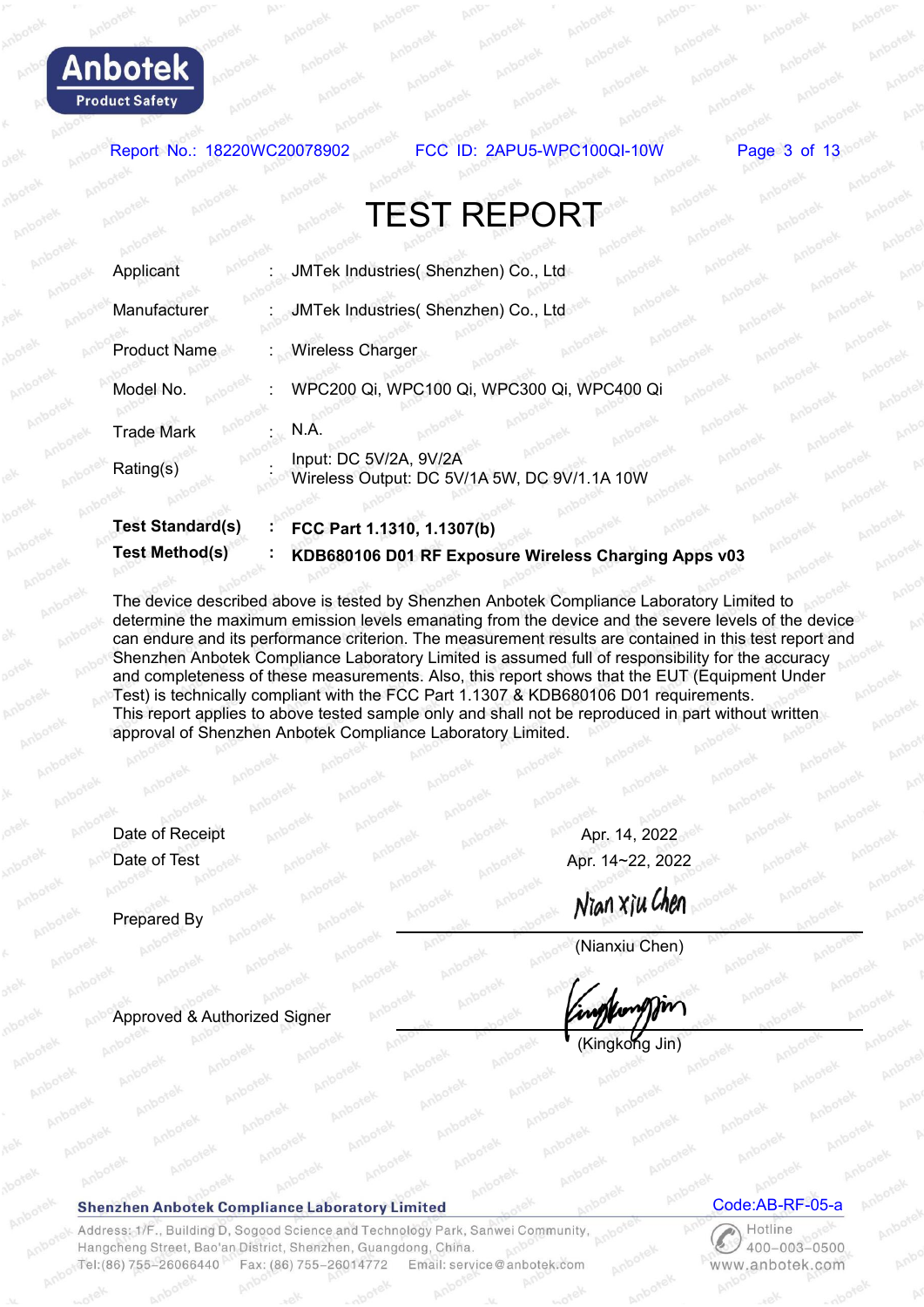![](_page_3_Picture_0.jpeg)

## <span id="page-3-0"></span>**1. General Information**

#### <span id="page-3-1"></span>**1.1. Client Information**

| Applicant      | JMTek Industries(Shenzhen) Co., Ltd                                                                                               |
|----------------|-----------------------------------------------------------------------------------------------------------------------------------|
| <b>Address</b> | 14G, Innovation Tech Building, Quanzhi Science and Technology innovation<br>Park, ShaJing Street, Baoan District, ShenZhen, China |
| Manufacturer   | JMTek Industries(Shenzhen) Co., Ltd                                                                                               |
| <b>Address</b> | 14G, Innovation Tech Building, Quanzhi Science and Technology innovation<br>Park, ShaJing Street, Baoan District, ShenZhen, China |
| Factory        | JMTek Industries(Shenzhen) Co., Ltd                                                                                               |
| <b>Address</b> | 14G, Innovation Tech Building, Quanzhi Science and Technology innovation<br>Park, ShaJing Street, Baoan District, ShenZhen, China |

#### <span id="page-3-2"></span>**1.2. Description of Device (EUT)**

| <b>Product Name</b>           | <b>Wireless Charger</b>                                                                 |                                                                         |  |  |  |  |  |  |  |
|-------------------------------|-----------------------------------------------------------------------------------------|-------------------------------------------------------------------------|--|--|--|--|--|--|--|
| Model No.                     | WPC200 Qi, WPC100 Qi, WPC300 Qi, WPC400 Qi<br>so we prepare "WPC200 Qi" for test only.) | (Note: All samples are the same except the model number and appearance, |  |  |  |  |  |  |  |
| <b>Trade Mark</b>             | N.A.                                                                                    |                                                                         |  |  |  |  |  |  |  |
| <b>Test Power Supply</b>      | AC 120V, 60Hz for adapter                                                               |                                                                         |  |  |  |  |  |  |  |
| Test Sample No.               |                                                                                         | 1-2-1 (Normal Sample), 1-2-2 (Engineering Sample)                       |  |  |  |  |  |  |  |
|                               | <b>Operation Frequency:</b>                                                             | 110.1-205KHz                                                            |  |  |  |  |  |  |  |
|                               | <b>Modulation Type:</b>                                                                 | <b>FSK</b>                                                              |  |  |  |  |  |  |  |
| Product<br><b>Description</b> | Antenna Type:                                                                           | Inductive loop coil Antenna                                             |  |  |  |  |  |  |  |
|                               | Antenna Gain(Peak):                                                                     | 0 dBi (Provided by customer)                                            |  |  |  |  |  |  |  |
|                               | Adapter:                                                                                | N/A                                                                     |  |  |  |  |  |  |  |

#### **Shenzhen Anbotek Compliance Laboratory Limited**

Address: 1/F., Building D, Sogood Science and Technology Park, Sanwei Community, Hangcheng Street, Bao'an District, Shenzhen, Guangdong, China. Tel: (86) 755-26066440 Fax: (86) 755-26014772 Email: service@anbotek.com

#### Code:AB-RF-05-a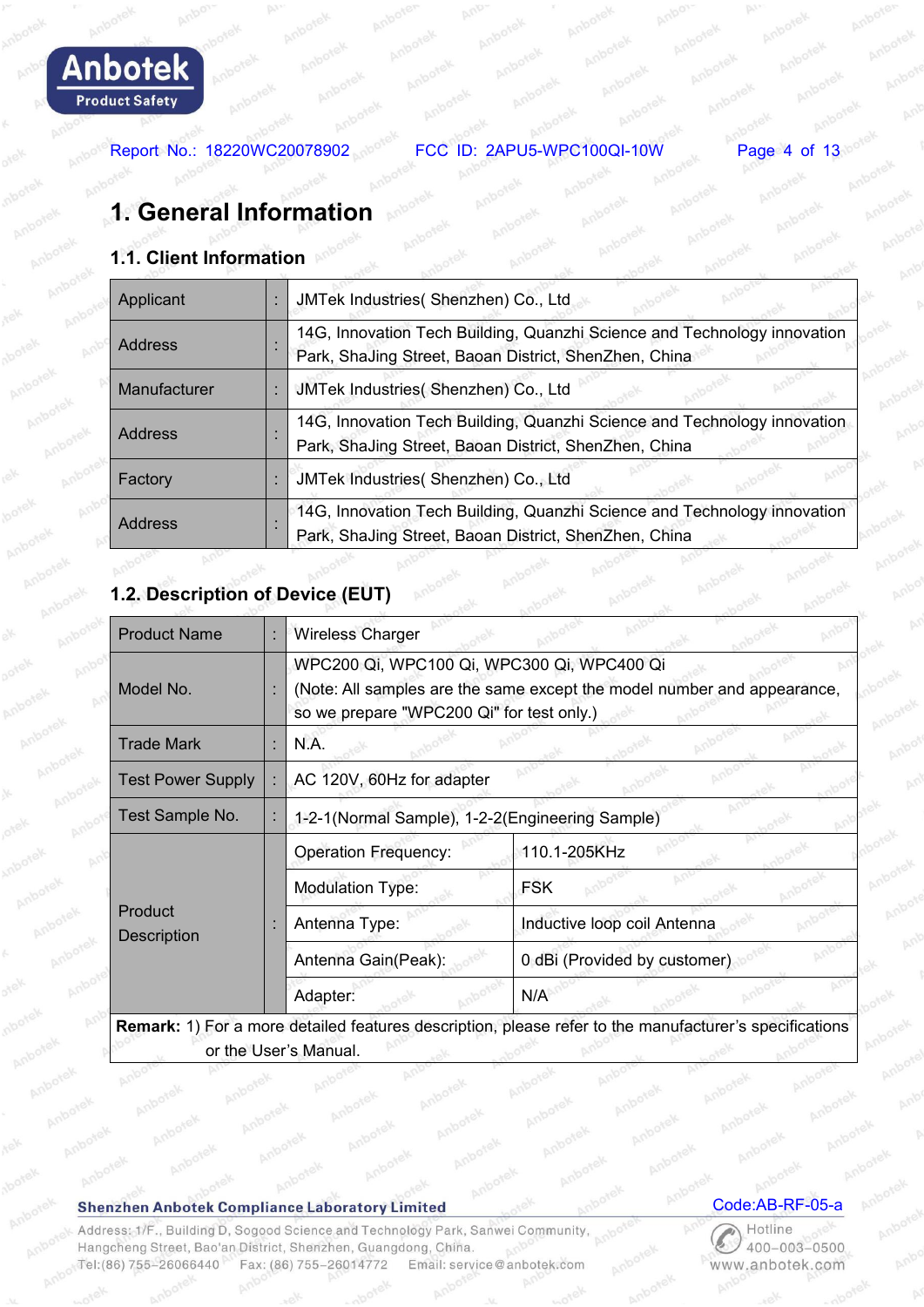![](_page_4_Picture_0.jpeg)

#### Report No.: 18220WC20078902 FCC ID: 2APU5-WPC100QI-10W Page 5 of 13

#### <span id="page-4-0"></span>**1.3. Auxiliary Equipment Used During Test**

| Adapter                   | Model: MDY-11-EX<br>Input: 100-240V~50/60Hz, 07A<br>Output: 5V=3A/ 9V=3A/ 12V=2.25A/ 20V=1.35A/ 11V=3A Max                                     |  |
|---------------------------|------------------------------------------------------------------------------------------------------------------------------------------------|--|
| Wireless charging<br>load | Manufacturer: Shenzhen Ouju Technology Co., Ltd.<br>M/N: CD2577<br>Power: 5W/7.5W/10W/15W<br>Last Cal.: Oct. 26, 2021<br>Cal. Interval: 1 Year |  |

## <span id="page-4-1"></span>**1.4. Test Equipment List**

| Item | Equipment             | Manufacturer | Model No.       | Serial No. | Last Cal.                  | l Cal. Interval l |  |
|------|-----------------------|--------------|-----------------|------------|----------------------------|-------------------|--|
|      | Electric and Magnetic | <b>NARDA</b> | <b>EHP-200A</b> |            | 180ZX10202   Nov. 12, 2021 | Year              |  |
|      | field Analyzer        |              |                 |            |                            |                   |  |

#### <span id="page-4-2"></span>**1.5. Measurement Uncertainty**

| Magnetic Field Reading(A/m) | $\therefore$ +/-0.04282(A/m) |  |  |
|-----------------------------|------------------------------|--|--|
| Electric Field Reading(V/m) | $+/-0.03679(V/m)$            |  |  |

#### **Shenzhen Anbotek Compliance Laboratory Limited**

Address: 1/F., Building D, Sogood Science and Technology Park, Sanwei Community, Hangcheng Street, Bao'an District, Shenzhen, Guangdong, China. Tel: (86) 755-26066440 Fax: (86) 755-26014772 Email: service@anbotek.com

#### Code:AB-RF-05-a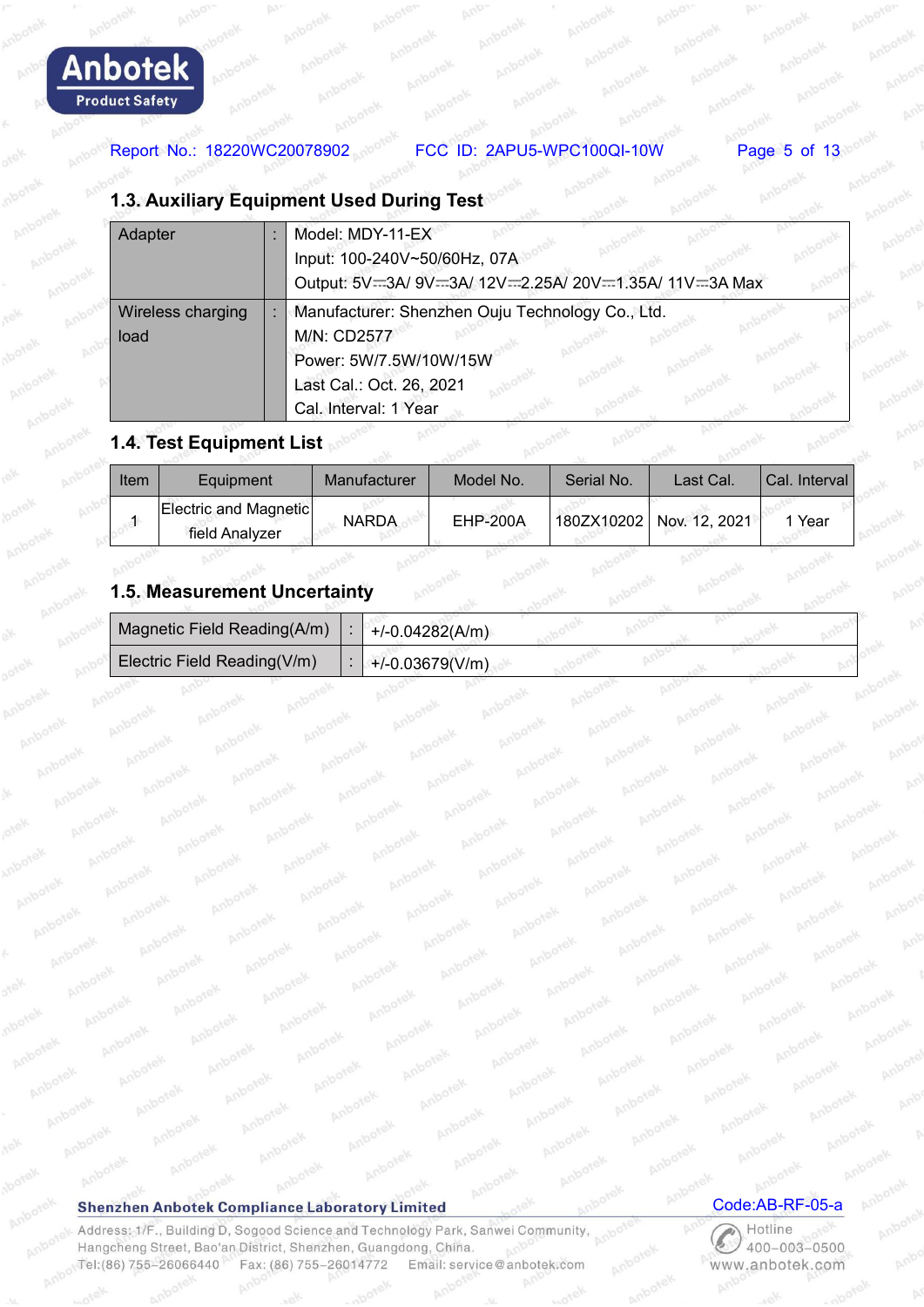![](_page_5_Picture_0.jpeg)

#### Report No.: 18220WC20078902 FCC ID: 2APU5-WPC100QI-10W Page 6 of 13

#### <span id="page-5-0"></span>**1.6. Description of Test Facility**

The test facility is recognized, certified, or accredited by the following organizations:

#### **FCC-Registration No.: 184111**

Shenzhen Anbotek Compliance Laboratory Limited, EMC Laboratory has been registered and fully described in a report filed with the (FCC) Federal Communications Commission. The acceptance letter from the FCC is maintained in our files. Registration No. 184111.

#### **ISED-Registration No.: 8058A**

Shenzhen Anbotek Compliance Laboratory Limited, EMC Laboratory has been registered and fully described in a report filed with the (ISED) Innovation, Science and Economic Development Canada. The acceptance letter from the ISED is maintained in our files. Registration 8058A.

#### **Test Location**

Shenzhen Anbotek Compliance Laboratory Limited. 1/F, Building D, Sogood Science and Technology Park, Sanwei community, Hangcheng Street, Bao'an District, Shenzhen, Guangdong, China. 518102

#### **Shenzhen Anbotek Compliance Laboratory Limited**

Address: 1/F., Building D, Sogood Science and Technology Park, Sanwei Community, Hangcheng Street, Bao'an District, Shenzhen, Guangdong, China. Tel: (86) 755-26066440 Fax: (86) 755-26014772 Email: service@anbotek.com

#### Code:AB-RF-05-a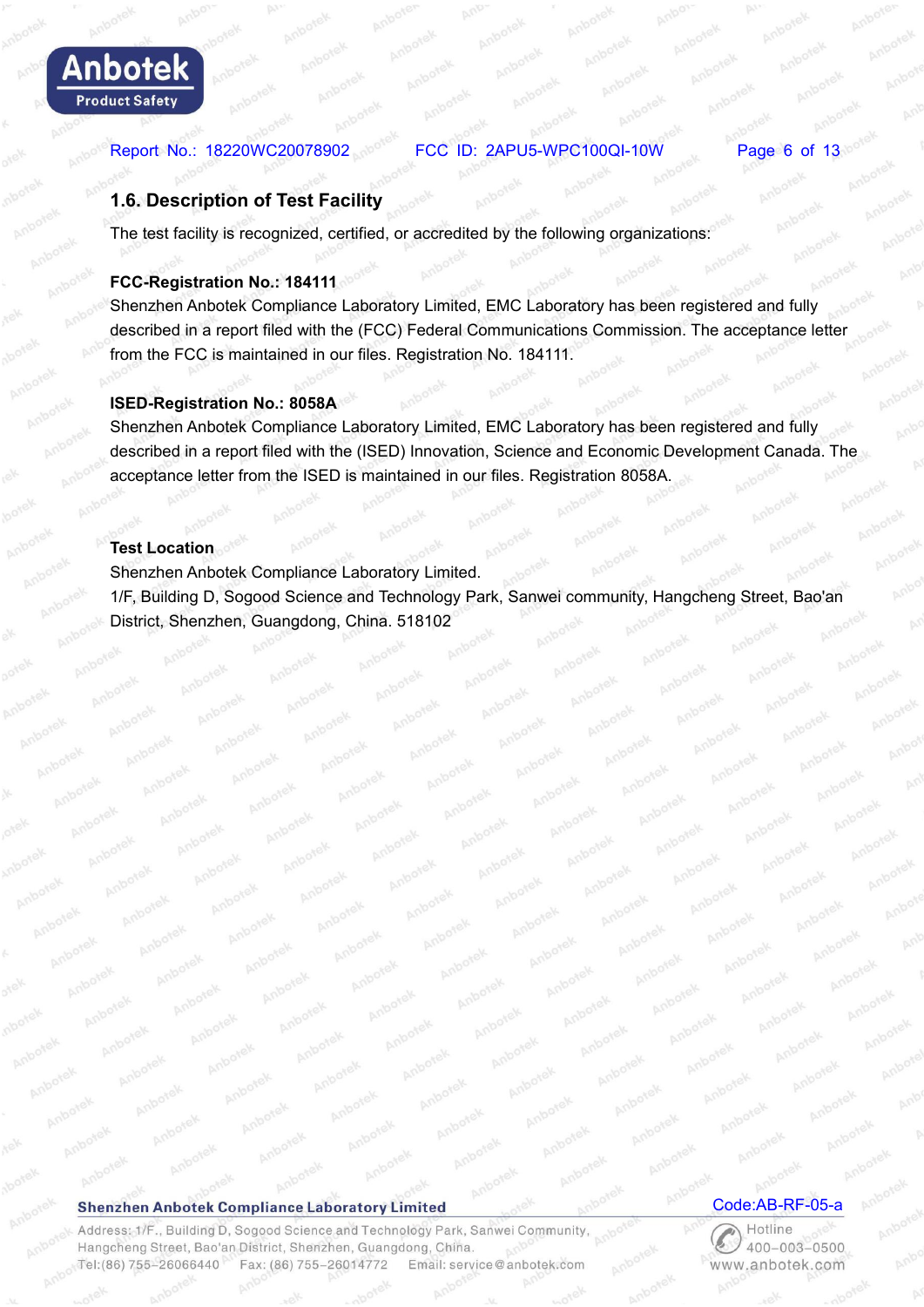![](_page_6_Picture_0.jpeg)

Report No.: 18220WC20078902 FCC ID: 2APU5-WPC100QI-10W Page 7 of 13

### <span id="page-6-0"></span>**2. Measurement and Result**

#### <span id="page-6-1"></span>**2.1. Requirements**

According to the item 5.b) of KDB 680106 D01v03:

Inductive wireless power transfer applications that meet all of the following requirements are excluded from submitting an RF exposure evaluation.

1) Power transfer frequency is less that 1 MHz

2) Output power from each primary coil is less than or equal to 15 watts.

3) The transfer system includes only single primary and secondary coils. This includes charging systems that may have multiple primary coils and clients that are able to detect and allow coupling only between individual pairs of coils

4) Client device is inserted in or placed directly in contact with the transmitter

5) Mobile exposure conditions only (portable exposure conditions are not covered by this exclusion)

6) The aggregate H-field strengths at 15 cm surrounding the device and 20 cm above the top surface from all simultaneous transmitting coils are demonstrated to be less than 50% of the MPE limit.

| (MHz)        | (N/m)  | Frequency range Electric field strength Magnetic field strength Power density Averaging time<br>(A/m) | (mW/cm <sup>2</sup> )  | (minutes) |
|--------------|--------|-------------------------------------------------------------------------------------------------------|------------------------|-----------|
|              |        | (A) Limits for Occupational/Controlled Exposures                                                      |                        |           |
| $0.3 - 3.0$  | 614    | 1.63                                                                                                  | $*(100)$               | 6         |
| $3.0 - 30$   | 1842/f | 4.89/f                                                                                                | *(900/f <sup>2</sup> ) | 6         |
| 30 300       | 61.4   | 0.163                                                                                                 | 1.0                    | 6         |
| 300-1500     |        |                                                                                                       | f/300                  | 6         |
| 1500-100,000 |        |                                                                                                       | 5                      | 6         |
|              |        | (B) Limits for General Population/Uncontrolled Exposure                                               |                        |           |
| $0.3 - 1.34$ | 614    | 1.63                                                                                                  | $*(100)$               | 30        |

Limits For Maximum Permissible Exposure (MPE)

#### \*(180/f<sup>2</sup>) 1.34-30 824/f  $2.19/f$ 30 30-300  $27.5$ 0.073  $0.2<sub>0</sub>$ 30 I  $\prime$ 300-1500  $f/1500$ 30 1500-100,000  $1.0$ 30

F=frequency in MHz

-Plane-wave equivalent power density

RF exposure compliance will need to be determined with respect to 1.1307(c) and (d) of the FCC rules. The emissions should be within the limits at 300kHz in Table 1 of 1.1310(use the 300kHz limits for 150kHz:614V/m,1.63A/m).

**Shenzhen Anbotek Compliance Laboratory Limited** 

Code:AB-RF-05-a

Address: 1/F., Building D, Sogood Science and Technology Park, Sanwei Community Hangcheng Street, Bao'an District, Shenzhen, Guangdong, China. Tel: (86) 755-26066440 Fax: (86) 755-26014772 Email: service@anbotek.com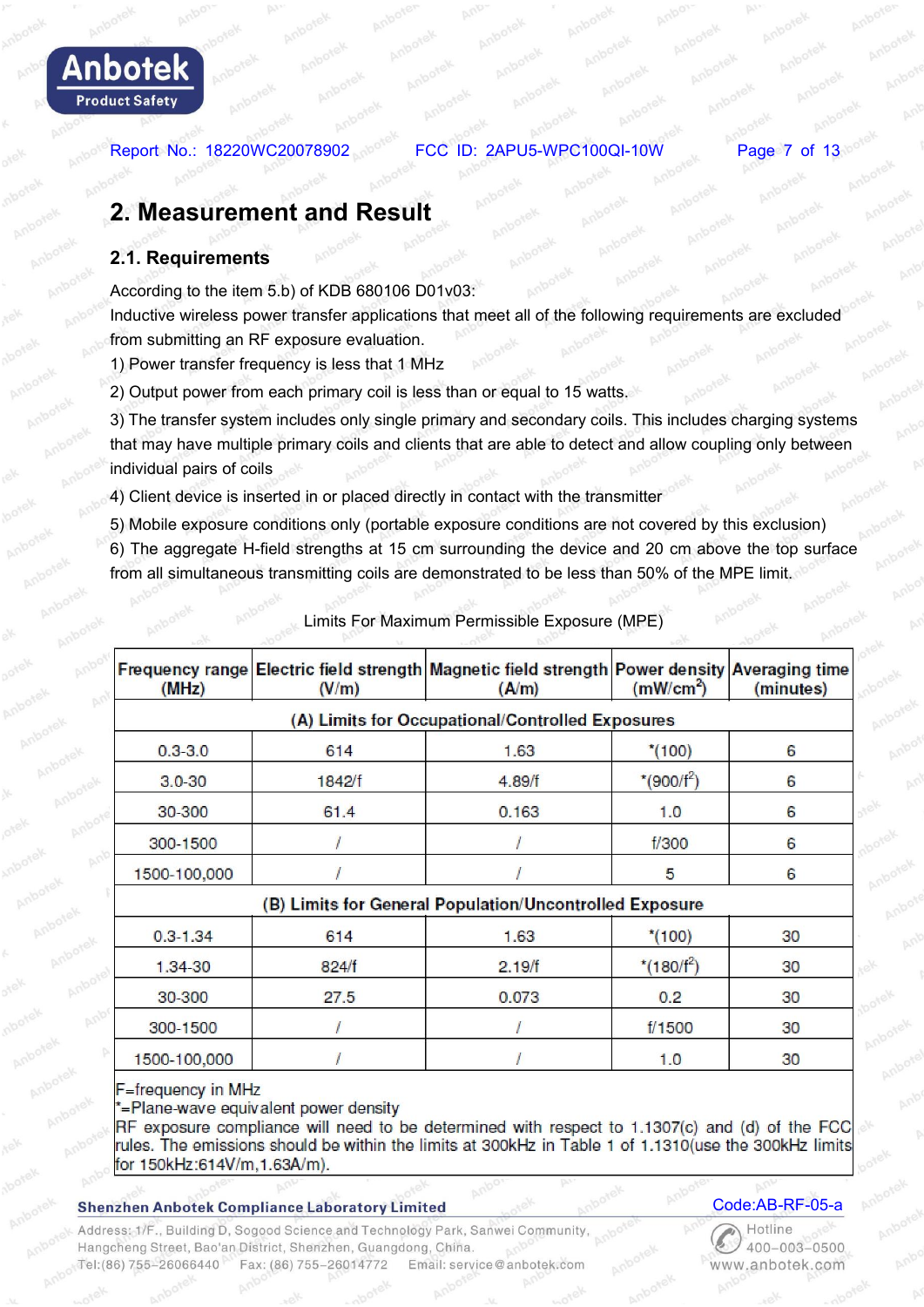Anbotek **Product Safety** 

Report No.: 18220WC20078902 FCC ID: 2APU5-WPC100QI-10W Page 8 of 13

<span id="page-7-0"></span>**2.2. Test Setup**

![](_page_7_Figure_3.jpeg)

Note: Measurements should be made at 15 cm surrounding the EUT and 20cm above the top surface of the EUT.

#### <span id="page-7-1"></span>**2.3. Test Procedure**

1) The RF exposure testwas performed in anechoic chamber.

2) The measurement probe was placed at required test distance which is between the edge of the charger and the geometric center of probe.

3) The highest emission level was recorded and compared with limit as soon as measurement of each points

(A, B, C, D, E) were completed.(A is the right, B is the back, C is the left, D is the front, and E is the top.) 4) The EUT was measured according to the dictates of KDB 680106 D01 v03.

Remark;

The EUT's test position A, B, C, D and E is valid for the E and H field measurements.

#### <span id="page-7-2"></span>**2.4. Test Result**

2.4.1. Equipment Approval Considerations item 5.b of KDB 680106 D01 v03.

- 1) Power transfer frequency is less that 1 MHz
- The device operate in the frequency range 110.1-205KHz.
- 2) Output power from each primary coil is less than 15 watts
	- The maximum output power of the primary coil is 10W.

#### **Shenzhen Anbotek Compliance Laboratory Limited**

Address: 1/F., Building D, Sogood Science and Technology Park, Sanwei Community Hangcheng Street, Bao'an District, Shenzhen, Guangdong, China. Tel: (86) 755-26066440 Fax: (86) 755-26014772 Email: service@anbotek.com

#### Code:AB-RF-05-a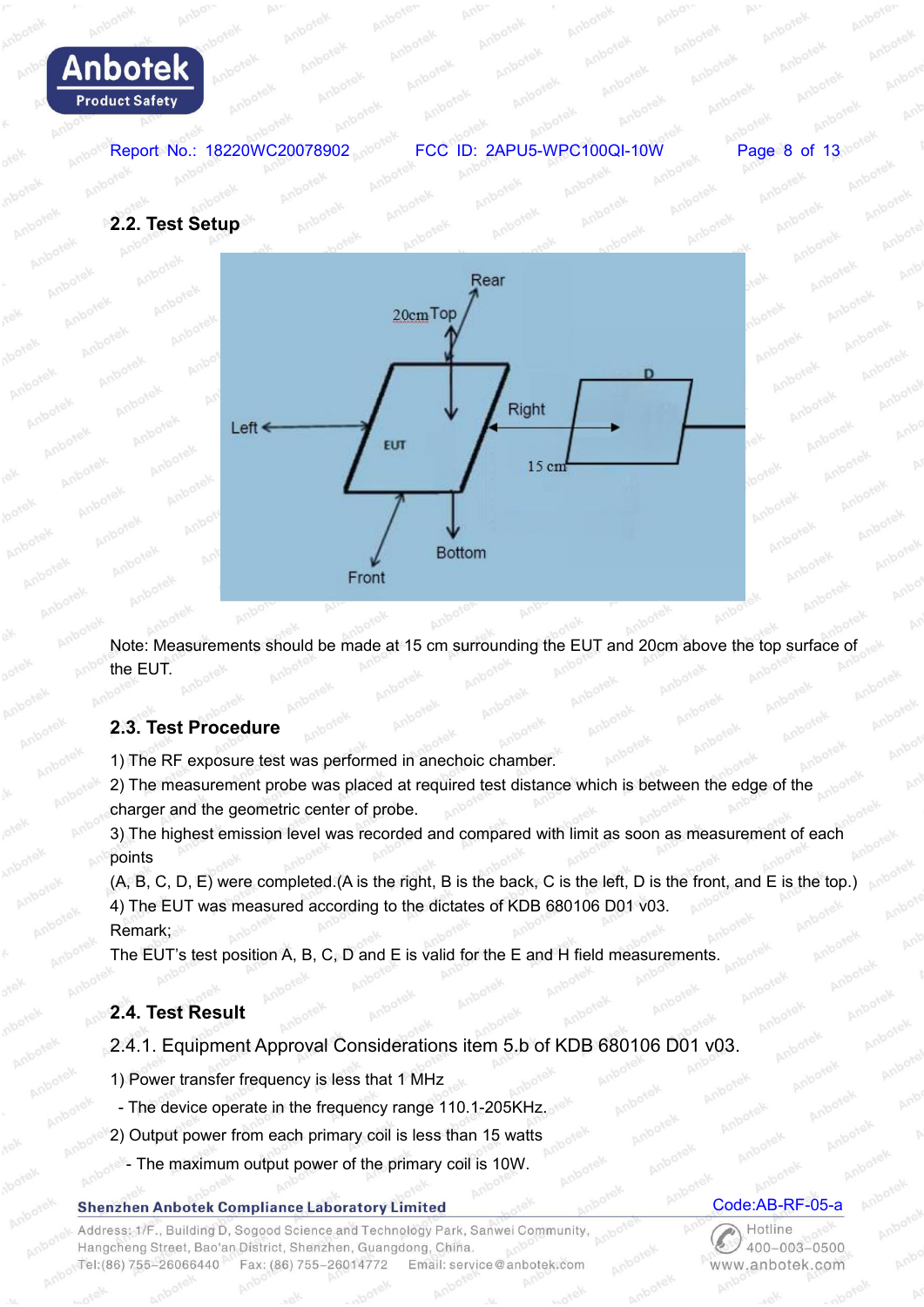![](_page_8_Picture_0.jpeg)

#### Report No.: 18220WC20078902 FCC ID: 2APU5-WPC100QI-10W Page 9 of 13

3) The transfer system includes only single primary and secondary coils. This includes charging systems that may have multiple primary coils and clients that are able to detect and allow coupling only between individual pairs of coils

- The transfer system including a charging system with only single primary coils is to detect and allow only between individual pairs of coils.

- 4) Client device is inserted in or placed directly in contact with the transmitter
- Client device is placed directly in contact with the transmitter.

5) Mobile exposure conditions only (portable exposure conditions are not covered by this exclusion) - The EUT is a Mobile exposure conditions

6) The aggregate H-field strengths at 15 cm surrounding the device and 20 cm above the top surface from all simultaneous transmitting coils are demonstrated to be less than 50% of the MPE limit. - Conducted the measurement with the required distance and the test results please refer to the section 2.4.

#### **Shenzhen Anbotek Compliance Laboratory Limited**

Address: 1/F., Building D, Sogood Science and Technology Park, Sanwei Community Hangcheng Street, Bao'an District, Shenzhen, Guangdong, China. Tel: (86) 755-26066440 Fax: (86) 755-26014772 Email: service@anbotek.com

#### Code:AB-RF-05-a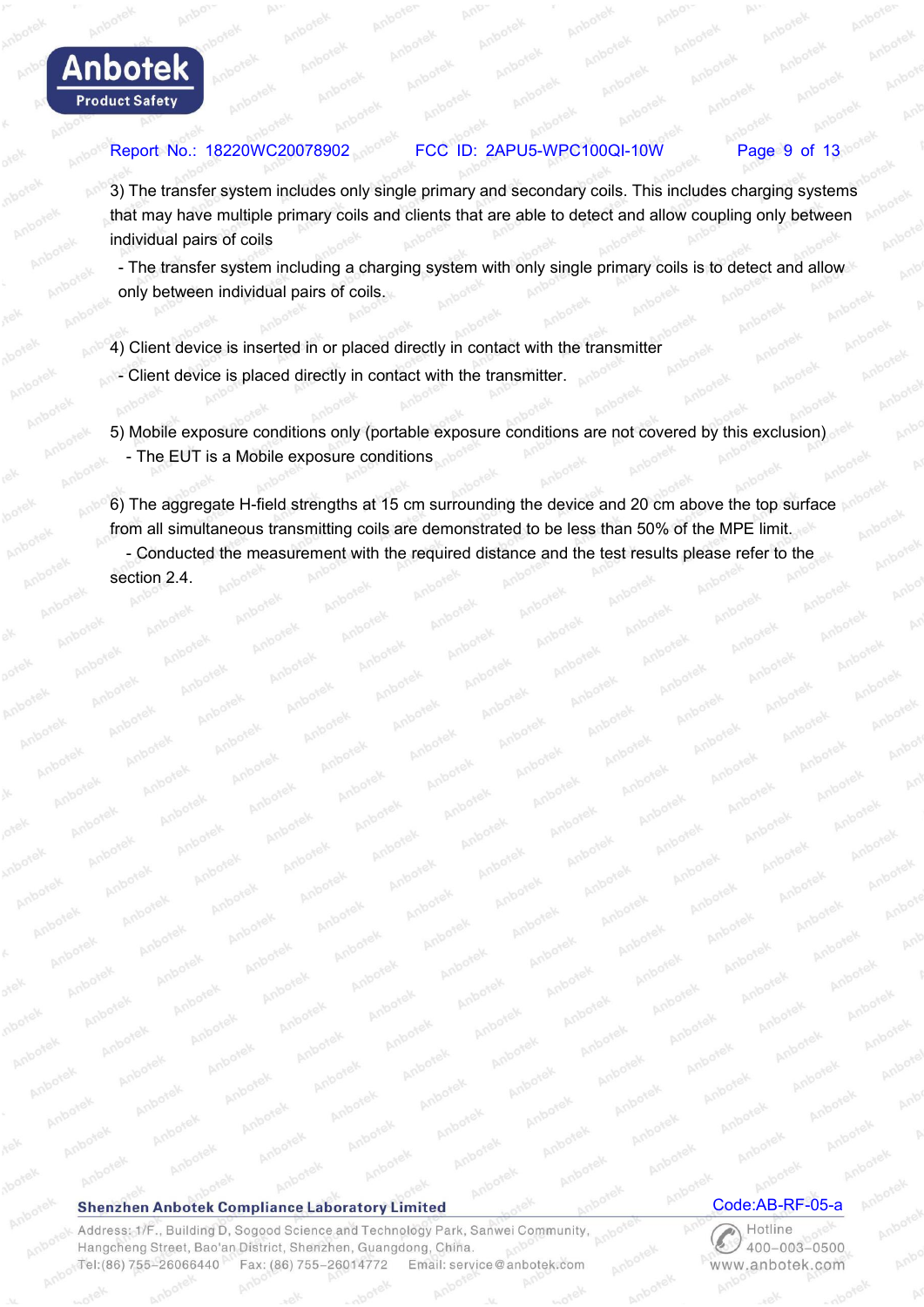![](_page_9_Picture_0.jpeg)

#### Report No.: 18220WC20078902 FCC ID: 2APU5-WPC100QI-10W Page 10 of 13

2.4.2. Environmental evaluation and exposure limit according to FCC CFR 47 part 1, 1.1307(b), 1.1310

| Temperature:      | $22.5^{\circ}$ C | <b>Relative Humidity:</b> | 49 %                           |
|-------------------|------------------|---------------------------|--------------------------------|
| <b>Pressure</b> . | 1012 hPa         | Test Voltage:             | : 120V, 60Hz for adapter<br>АC |

#### E-Field Strength at 15 cm surrounding the EUT and 20cm above the top surface of the EUT

|                |           |             | ັ           |             |             |             |           |             |  |
|----------------|-----------|-------------|-------------|-------------|-------------|-------------|-----------|-------------|--|
| <b>Battery</b> | Frequency | <b>Test</b> | <b>Test</b> | <b>Test</b> | <b>Test</b> | <b>Test</b> | Reference | Limits      |  |
| power          | Range     | Position    | Position    | Position    | Position    | Position    | Limit     | <b>Test</b> |  |
|                | (KHz)     | A           | B           | C           | D           | Е           | (V/m)     | (V/m)       |  |
| 1%             | 110.1-205 | 0.368       | 0.468       | 0.388       | 0.468       | 0.578       | 307       | 614         |  |
|                |           |             |             |             |             |             |           |             |  |
|                |           |             |             |             |             |             |           |             |  |
| 50%            | 110.1-205 | 1.434       | 1.884       | 1.374       | 1.524       | 1.674       | 307       | 614         |  |
|                |           |             |             |             |             |             |           |             |  |
| 99%            | 110.1-205 | 2.479       | 2.869       | 2.489       | 2.509       | 2.909       | 307       | 614         |  |
|                |           |             |             |             |             |             |           |             |  |
| Stand-by       | 110.1-205 | 0.421       | 0.561       | 0.431       | 0.461       | 0.501       | 307       | 614         |  |
|                |           |             |             |             |             |             |           |             |  |
|                |           |             |             |             |             |             |           |             |  |

#### H-Field Strength at 15 cm surrounding the EUT and 20cm above the top surface of the EUT

| <b>Battery</b><br>power | Frequency<br>Range<br>(KHz) | <b>Test</b><br>Position<br>A | Test<br>Position<br>B | <b>Test</b><br>Position<br>C | Test<br>Position<br>D | <b>Test</b><br>Position<br>E | Reference<br>Limit<br>(A/m) | Limits<br><b>Test</b><br>(A/m) |  |
|-------------------------|-----------------------------|------------------------------|-----------------------|------------------------------|-----------------------|------------------------------|-----------------------------|--------------------------------|--|
| 1%                      | 110.1-205                   | 0.078                        | 0.055                 | 0.048                        | 0.066                 | 0.052                        | 0.815                       | 1.63                           |  |
| 50%                     | 110.1-205                   | 0.473                        | 0.613                 | 0.473                        | 0.423                 | 0.583                        | 0.815                       | 1.63                           |  |
| 99%                     | 110.1-205                   | 0.479                        | 0.629                 | 0.569                        | 0.309                 | 0.329                        | 0.815                       | 1.63                           |  |
| Stand-by                | 110.1-205                   | 0.273                        | 0.333                 | 0.393                        | 0.233                 | 0.423                        | 0.815                       | 1.63                           |  |

#### **Shenzhen Anbotek Compliance Laboratory Limited**

Address: 1/F., Building D, Sogood Science and Technology Park, Sanwei Community Hangcheng Street, Bao'an District, Shenzhen, Guangdong, China. Tel:(86) 755-26066440 Fax: (86) 755-26014772 Email: service@anbotek.com

#### Code:AB-RF-05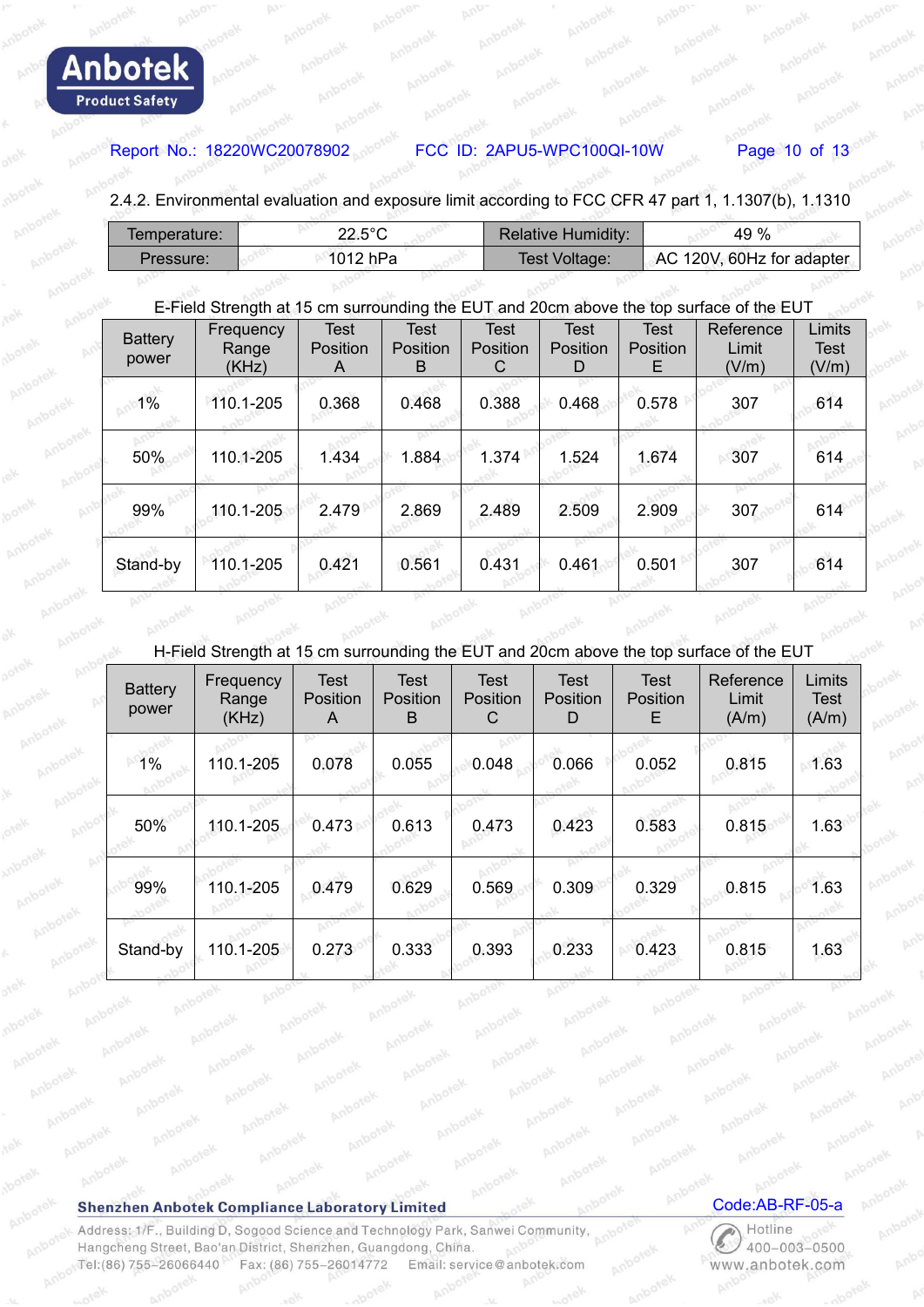#### **Shenzhen Anbotek Compliance Laboratory Limited**

Address: 1/F., Building D, Sogood Science and Technology Park, Sanwei Community, Hangcheng Street, Bao'an District, Shenzhen, Guangdong, China. Tel: (86) 755-26066440 Fax: (86) 755-26014772 Email: service@anbotek.com

#### Code:AB-RF-05-a

Alotline<br>400-003-0500 www.anbotek.com

![](_page_10_Picture_4.jpeg)

 $\mathcal{G}$ 10 11 12 13 14 15 16 17 18 19 20 21 22 23 24 25 26 27  $\boldsymbol{\delta}$ 

![](_page_10_Picture_6.jpeg)

Photo of MPE Measurement

## <span id="page-10-0"></span>**APPENDIX I -- TEST SETUP PHOTOGRAPH**

Report No.: 18220WC20078902 FCC ID: 2APU5-WPC100QI-10W Page 11 of 13

![](_page_10_Picture_10.jpeg)

Anboy

![](_page_10_Picture_11.jpeg)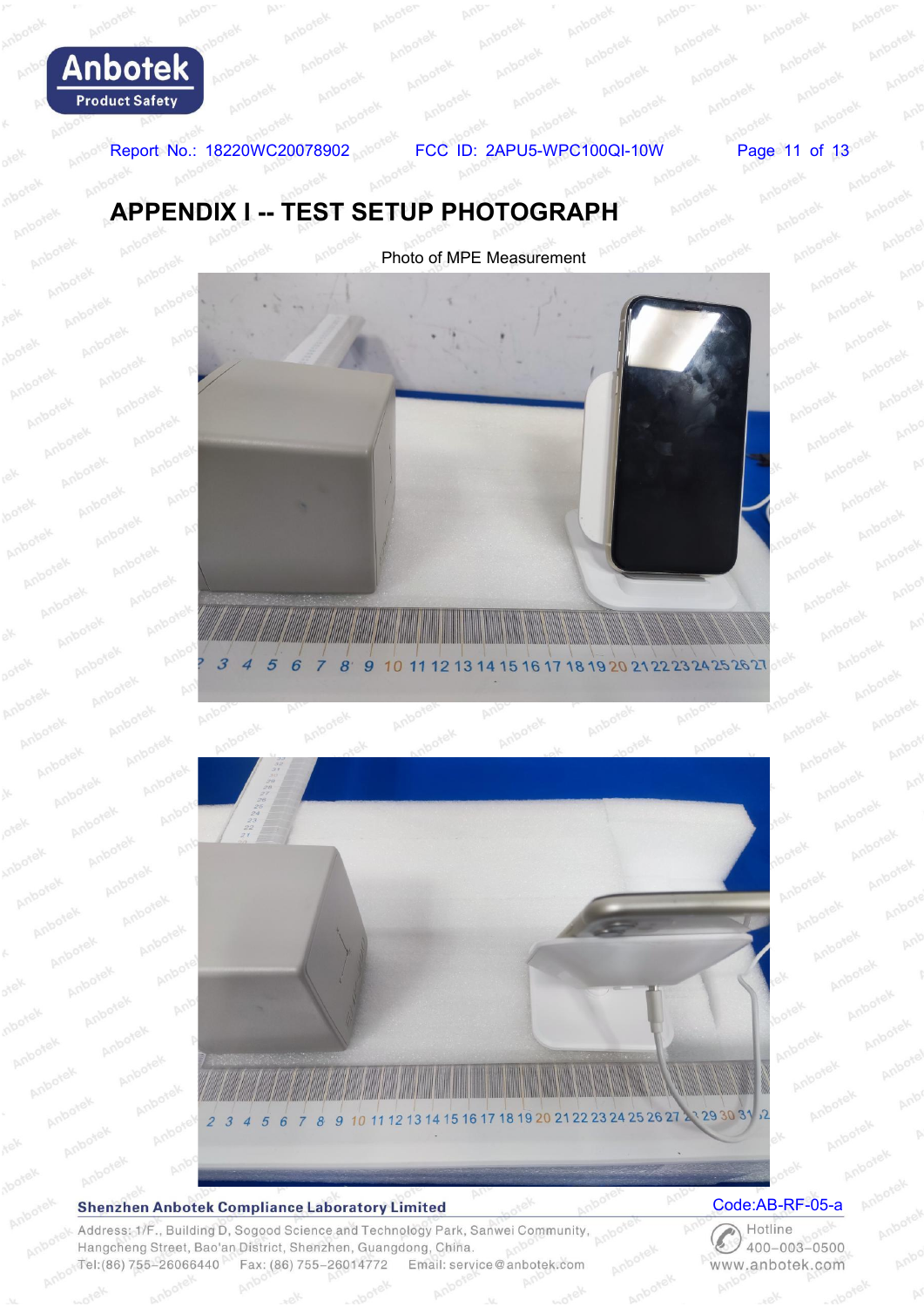![](_page_11_Picture_0.jpeg)

5  $6\phantom{a}$ 

Address: 1/F., Building D, Sogood Science and Technology Park, Sanwei Community, Hangcheng Street, Bao'an District, Shenzhen, Guangdong, China. Tel: (86) 755-26066440 Fax: (86) 755-26014772 Email: service@anbotek.com

#### Code:AB-RF-05-a

100-003-0500 www.anbotek.com

# 10 11 12 13 14 15 16 17 18 19 20 21 22 23 24 25 26 27 28 29 30 3132 33 34 35 36  $\overline{7}$  $\overline{8}$  $\overline{9}$

![](_page_11_Picture_5.jpeg)

![](_page_11_Picture_6.jpeg)

![](_page_11_Picture_7.jpeg)

![](_page_11_Picture_8.jpeg)